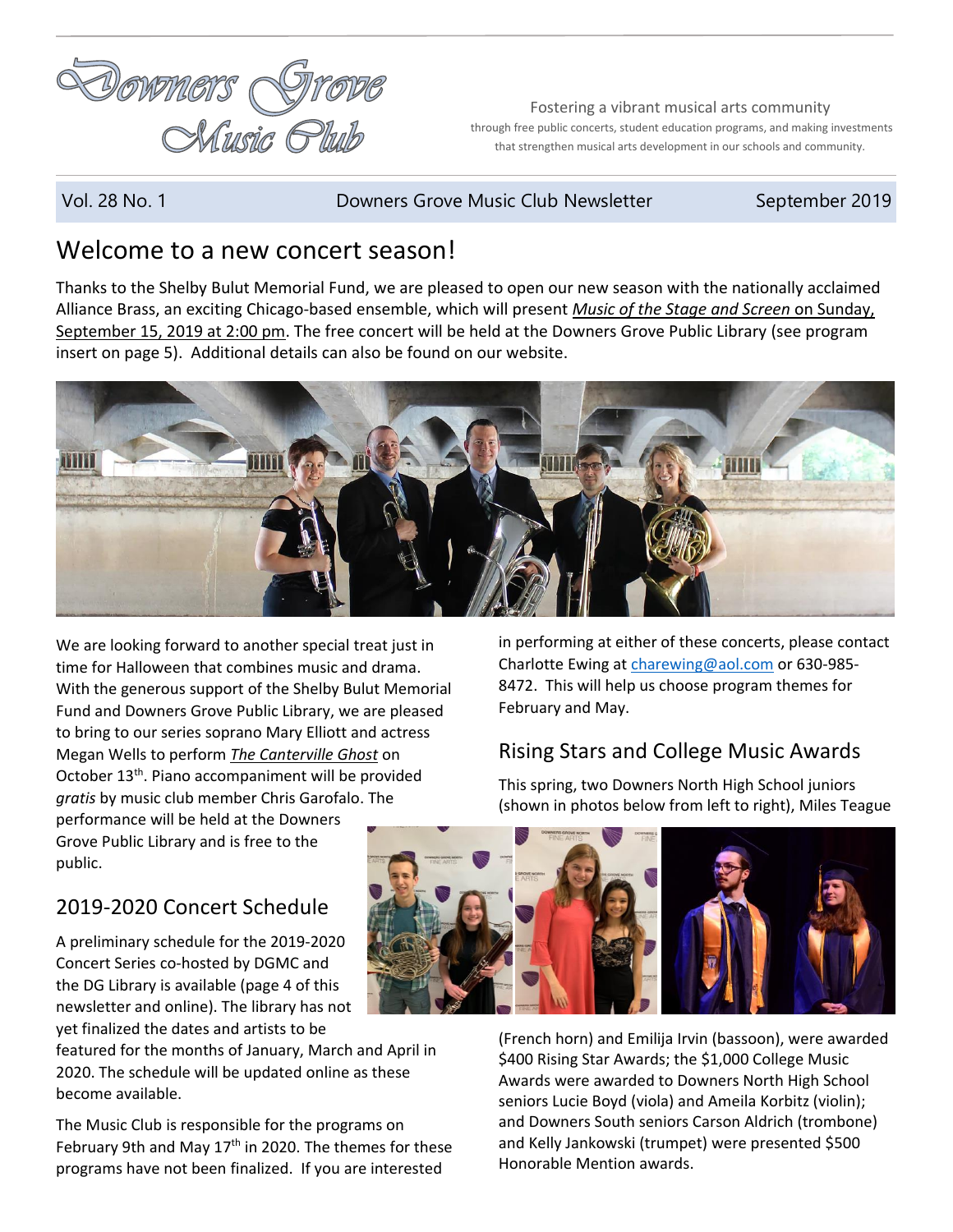Tom Ewing made the music club award presentations at Downers Grove South High School on May 7<sup>th</sup>, while Gloria Salazar handled the presentations at Downers Grove North High School on May 8th. Congratulations to all award recipients.

### Private Lesson Awards

Downers Grove Music Club presented six Private Lesson Awards to students enrolled in District 58 elementary and middle schools in the Orchestra program. The awards are made to highly motivated students to expand their school string instruction with private lessons. The award recipients for the 2018- 2019 season were:

- Abigail DeCicco 5th grade, viola
- Lena Baker 6th grade, violin
- Hunter Erickson 7th grade, violin
- Samuel Brockway 5th grade, cello
- Taylor Bakula 5th grade, violin
- Vincent Iacovetti 6th grade, viola

Generous support of these awards is made possible by the *Shelby Bulut Memorial Fund*.

### Membership Reminder

Membership renewals are due now for the new club season. All our support for our free public concerts and music education programs comes from generous donations and membership dues, so please renew promptly and consider making an extra donation. Memberships are individuals \$30, family \$35, ensemble/org \$60, and student \$10. Member directories will be available on October 13<sup>th</sup>.

### DGMC Board Election

An election was held at end of our concert on May 19, 2019 to elect our board. Many thanks for your commitment to serve! The DGMC board members for the new season are:

- President Gloria Salazar (2019 2021)
- VP Artistic Development Charlotte Ewing (2018 2020)
- VP Business Development Chris Garofalo (2019 2021)
- Secretary Tom Ewing (2019 2021)
- Treasurer Janice Sleeter (2019 2020)
- Member-At-Large Dan Moroz (2019 2021)
- Member-At-Large Rich Penner (2019 2020)

### 2020 Piano Festival & Competition

Here are key dates for the 2020 Piano Festival & Competition:

**Entry forms due**: February 7, 2020 (no extensions!)

**Festival and Competition** (all students): Sunday, March 8, 2020, Community United Methodist Church, 20 Center Street, Naperville

**Honors Recitals** (selected students): Sunday, March 15, 2020 at 1:30 pm and 3:00 pm, Downers Grove Library

We owe a large debt of gratitude to Christine and Ron Paryl, who are stepping down as the official co-chairs of the Piano Festival & Competition. They have worked tirelessly in the past and have done much to streamline the work behind the scenes required to host the festival, notably by moving the entire application process online. Fortunately, they will still be involved to ensure the 2020 festival runs smoothly.

There have been a few changes in the rules effective for this and future festivals. A committee was formed to create a new "required" repertoire list that includes a variety of music while keeping the level of difficulty consistent within each level. Both selections performed by a student must now be chosen from this required repertoire list; special requests for alternate selections will no longer be considered. In addition, there will now be two judges hearing each student at the Competition Level. Finally, the age limit for the Junior Competition has been removed; students in this level may be any age level up to a senior in high school. Complete Entry Requirements and the new *List of Required Compositions* are posted online.

Online registrations will be open November 15, 2019 through February 7, 2020. At the end of July, an email announcing the 2020 Piano Festival and Competition was sent to piano teachers who have participated in this event during the last two years. Those teachers received the new repertoire list.

Many thanks to Christine Paryl, Glen Osness, Donna Kovarik and Gloria Salazar for all their effort putting together this new, expanded list.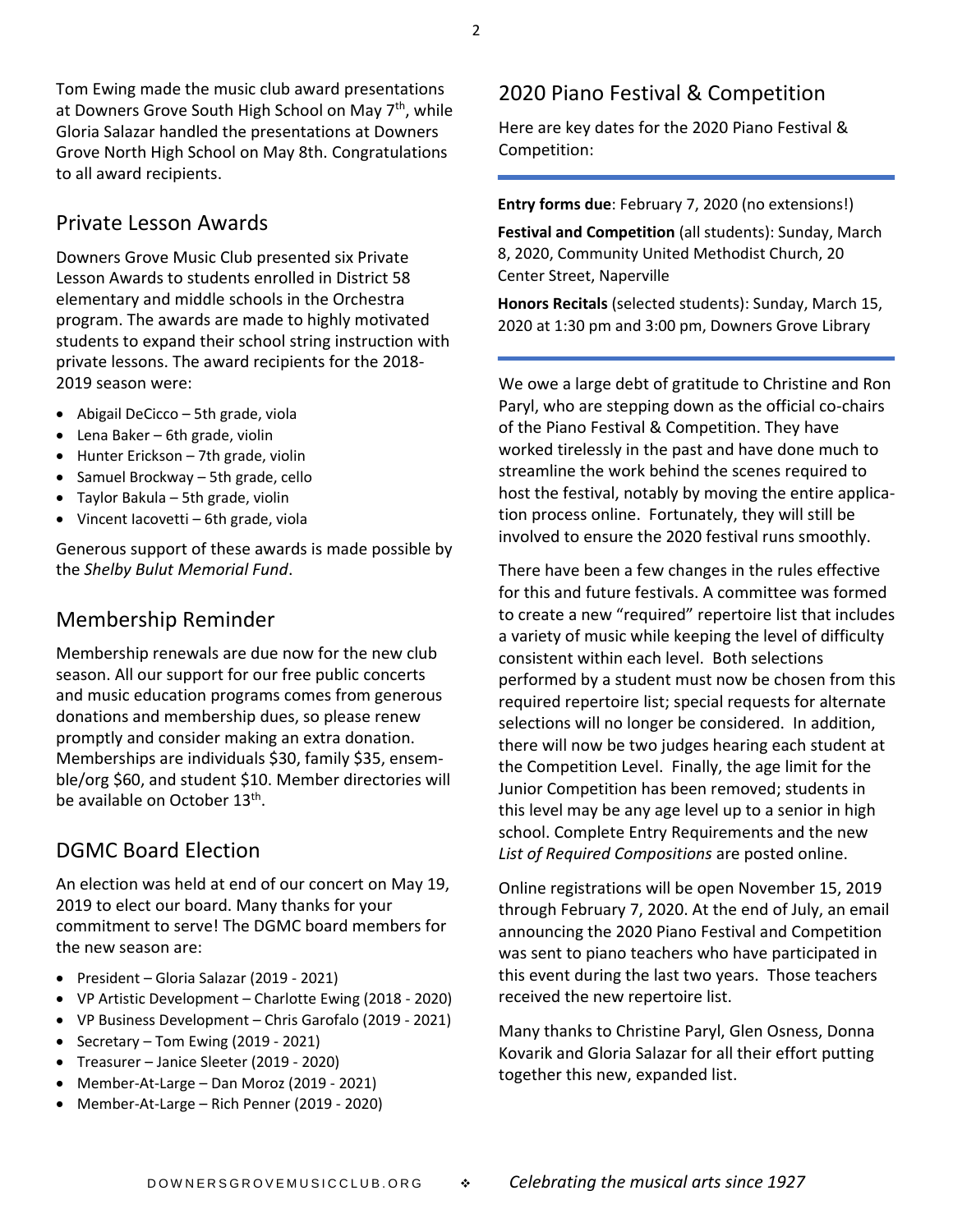### Rising Stars Concert showcases talented student performers

The Rising Stars recital concert held earlier this year on April 2<sup>nd</sup> was well-attended and provided a wonderful evening of music. It was exciting to hear so many talented young people.

All three 2018 Rising Star award winners performed (see photos at right): Amelia Korbitz (violin), top right, Kelly Jankowski (trumpet), middle right, and Lucie Boyd (viola), bottom right, showcased strong performances.

In addition, four recipients of other DGMC awards performed: two student recipients of Private Lesson Awards in 2018, Jack Sifuentes (viola) and Pallavi Fisher (violin), and the first-place winners of both the



Junior and Senior levels of the 2019 Piano Competition, Abigail Gillham and Kelly Yi, respectively.



O'Neill Middle School Chamber Strings.

Other outstanding young people in our community who performed were the O'Neill Middle School Chamber Strings and Mackenzie McGuire (voice), the winner of the 2019 IHSA Solo and Ensemble Contest Perfect Score and Best of Room Awards.

### Spring Celebration concert

The DGMC Spring Concert provided welcome relief from the late arrival of the spring season, with wonderful performances from tenor Will Thomen, Barbara



Top, left to right: Will Thomen and Dennis Smith. Bottom, left to right: Pat Smith with Bryan Shilander on piano, and Bella Kelly.

Dennis Smith (clarinet) and Pat Smith (vocal), with piano accompaniment by Bryan Shilander, gave a fine farewell performance in advance of their retirement move to a warmer climate. DGMC wishes Pat and Dennis a happy and healthy retirement and thanks them for many years of service and support to the music club.

Bella and Louise Kelly closed the program with a powerful performance of Franck's *Sonata in A major for Violin and Piano*. We wish Bella well as she leaves for college to complete her music degree.

The well-attended program ended our DGMC concert season and was followed by a short business meeting for the election of officers. Many thanks to all the performers, DGMC officers, members, and our many supporters that made 2018-2019 another great year for Downers Grove Music Club.

# New member welcomed

DGMC welcomes our newest member, the West Towns Chorus. This chorus is well-known in our area as a premier men's a cappella chorus. The chorus has presented a program in the library's Concert Series for many years and individual members have joyfully participated in our annual DGMC's holiday programs. This year will be their 28th year of presenting a grand Christmas Show. Their Christmas Shows will be held on December 7th and 14th at Living Water Community Church in Bolingbrook.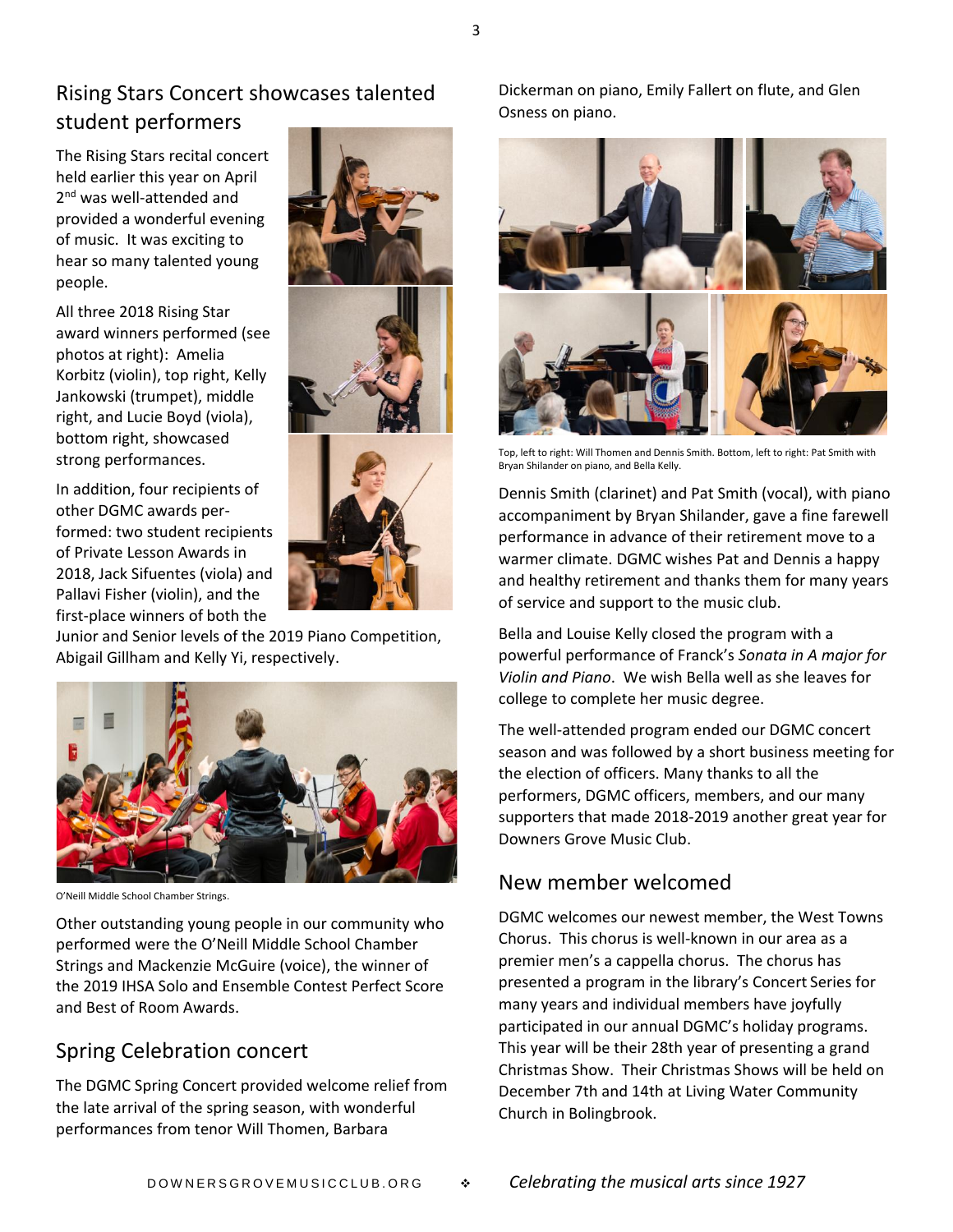# 2019-2020 CONCERT SERIES

Downers Grove Public Library, 1050 Curtiss Street, DG 60515

#### **Sunday, September 15, 2019 — 2:00 p.m. —** *Music of the Stage and Screen*

The nationally acclaimed **Alliance Brass Quintet**, an exciting ensemble based in the Chicago area, opens the 2019-2020 Concert Series with an hour-long program of movie and stage classics sure to please everyone.

#### **Sunday, October 13, 2019 — 2:00 p.m. —** *The Canterville Ghost*

Join us for a Halloween treat, filled with humor, music and a bit of vaudeville. Jeff Award-winning actress Megan Wells tells the story of Oscar Wilde's *The Canterville Ghost*, enhanced by music of the period performed by pianist Chris Garofalo and soprano Mary Elliott.

#### **Sunday, November 17, 2019 — 2:00 p.m. — West Towns Chorus**

One of Chicago area's premier men's choruses performs a cappella barbershop favorites.

#### **Sunday, December 1, 2019 — 2:00 p.m. —** *Holiday Treasures*

Adults and children will enjoy a delightful hour as Downers Grove Music Club musicians and friends perform lively seasonal music, concluding with a sing-along of holiday favorites.

**January, 2020 — 2:00 p.m. — DGPL - TBD**

**Sunday, February 9, 2020 — 2:00 p.m. — DGMC**

**March, 2020 — 2:00 p.m. — DGPL — TBD**

**April, 2020 — 2:00 p.m. — DGPL — TBD**

**Sunday, May 17, 2020 — 2:00 p.m. — DGMC**

# SPECIAL EVENTS

#### *Fall House Concert*  **Friday, November 15, 2019 — 7:30 p.m.**

The first of two fundraising events featuring a Benefit Concert and Dessert Reception at a private home. All proceeds are used to fund the Rising Star and College Music Awards given to talented local high school music students. This is a ticketed event with limited seating. Tickets are \$35.

#### *Spring House Concert*  **Friday, March 20, 2020 — 7:30 p.m.**

Our second fundraising event for the season features a Benefit Concert and Dessert Reception at a private home. All proceeds are used to fund the Rising Star and College Music Awards given to talented local high school music students. This is a ticketed event with limited seating. Tickets are \$35.

#### *2020 Piano Festival & Competition* **Sunday, March 8, 2020**

Community United Methodist Church, 20 Center Street, Naperville

Well-established, adjudicated event open to piano students in Downers Grove and its surrounding communities.

#### *Piano Festival Honors Recitals*  **Sunday, March 15, 2020 — 1:30 & 3.00 p.m.**

Downers Grove Public Library, 1050 Curtiss Street, DG

Recitals featuring the piano students who excelled at the 2020 Piano Festival and Competition.

#### *Rising Stars Concert*  **Wednesday, April 8, 2020 —7:00 p.m.**

Downers Grove Public Library, 1050 Curtiss Street, DG

An exciting concert featuring the 2019 Rising Star recipients, 2020 Piano Competition winners and other talented young musicians in the Downers Grove community.

### Student thank you notes

Thank you notes were recently received from (below, left to right) Rising Star Award recipient Emilija Irvin, and Private Lesson Award recipients Claire Foster, Vincent Lacovetti, and Sam Brockway. See full-size note[s here.](https://downersgrovemusicclub.org/images/thankyounotes.jpg)

| Dear Downers Grove Music Club,<br>Thank you for the generous scholarship<br>which will be used to help me pay for<br>Pre College WPAN at ISYM. With this scholarship                                                                          | Con<br>۵Ń<br>Dear Downeys Grove Music Club<br>and Bulut family,<br>themek you for picking me for the private<br>lesson scholarship. I am really grateful<br>that I won this award su that I can be<br>a better cello player.<br>I have had a busy summer with Summer<br>Drchestra and my travel softball team. | May 7, 2019<br>Dear Downers Grove Music Club And The Bulut Family:<br>I want to thank the Bulut Family and the Downers Grove Music Club for creating<br>this scholarship for music students. It is an honor to be awarded this scholarship.<br>I will work hard and do my best in the private lessons.<br>This scholarship you generously award helps students like myself who may not be<br>able to afford private lessons. It also helps a student understand the importance<br>of private lessons so they en become better at their instrument and appreciate<br>how much they can learn with the instructor.<br>Thank you again for this honor. I appreciate the Downers Grove Music Club and<br>their support for our music programs. I also thank the Bulut Family for their<br>continued support and generosity and their love of music and education.<br>Sincerely.<br>Vincent | May 5", 2019<br>Downers Grove Music Club<br>P.O. Box 551<br>Downers Grove, IL 60515<br>Dear Ms. Salazar,<br>I am honored to be one of the recipients of the Private Lesson Award this year. Thanks to<br>your generous support I will get to grow my knowledge and skill on my cello through<br>I started playing the cello because I really liked its rich sound. It has been really fun to<br>learn to play over the last two years. I am so excited to start private lessons in the summer.<br>I look forward to seeing what it is like to have a private instructor and to see what I can<br>learn in my time with him. Thank you for enabling this opportunity!<br>Sincerely,<br>Sam Brocknay<br>Sam Brockway |
|-----------------------------------------------------------------------------------------------------------------------------------------------------------------------------------------------------------------------------------------------|----------------------------------------------------------------------------------------------------------------------------------------------------------------------------------------------------------------------------------------------------------------------------------------------------------------|----------------------------------------------------------------------------------------------------------------------------------------------------------------------------------------------------------------------------------------------------------------------------------------------------------------------------------------------------------------------------------------------------------------------------------------------------------------------------------------------------------------------------------------------------------------------------------------------------------------------------------------------------------------------------------------------------------------------------------------------------------------------------------------------------------------------------------------------------------------------------------------|--------------------------------------------------------------------------------------------------------------------------------------------------------------------------------------------------------------------------------------------------------------------------------------------------------------------------------------------------------------------------------------------------------------------------------------------------------------------------------------------------------------------------------------------------------------------------------------------------------------------------------------------------------------------------------------------------------------------|
| I am able to achave my goal of attending<br>comp this summer this were at Isyan is foused<br>solely on bassoon of each fime I nome back<br>from comp, I led the instrument must do mere.<br>Thank you again for your snower,<br>Emilija Irvin | When I reium from Visiting my grandparents,<br>I would like to start lessons.<br>Thank Yw.<br>Clube Fuster                                                                                                                                                                                                     | Vincent lacovetti<br>6 <sup>th</sup> Grade Violist<br><b>Henry Puffer School</b>                                                                                                                                                                                                                                                                                                                                                                                                                                                                                                                                                                                                                                                                                                                                                                                                       |                                                                                                                                                                                                                                                                                                                                                                                                                                                                                                                                                                                                                                                                                                                    |

4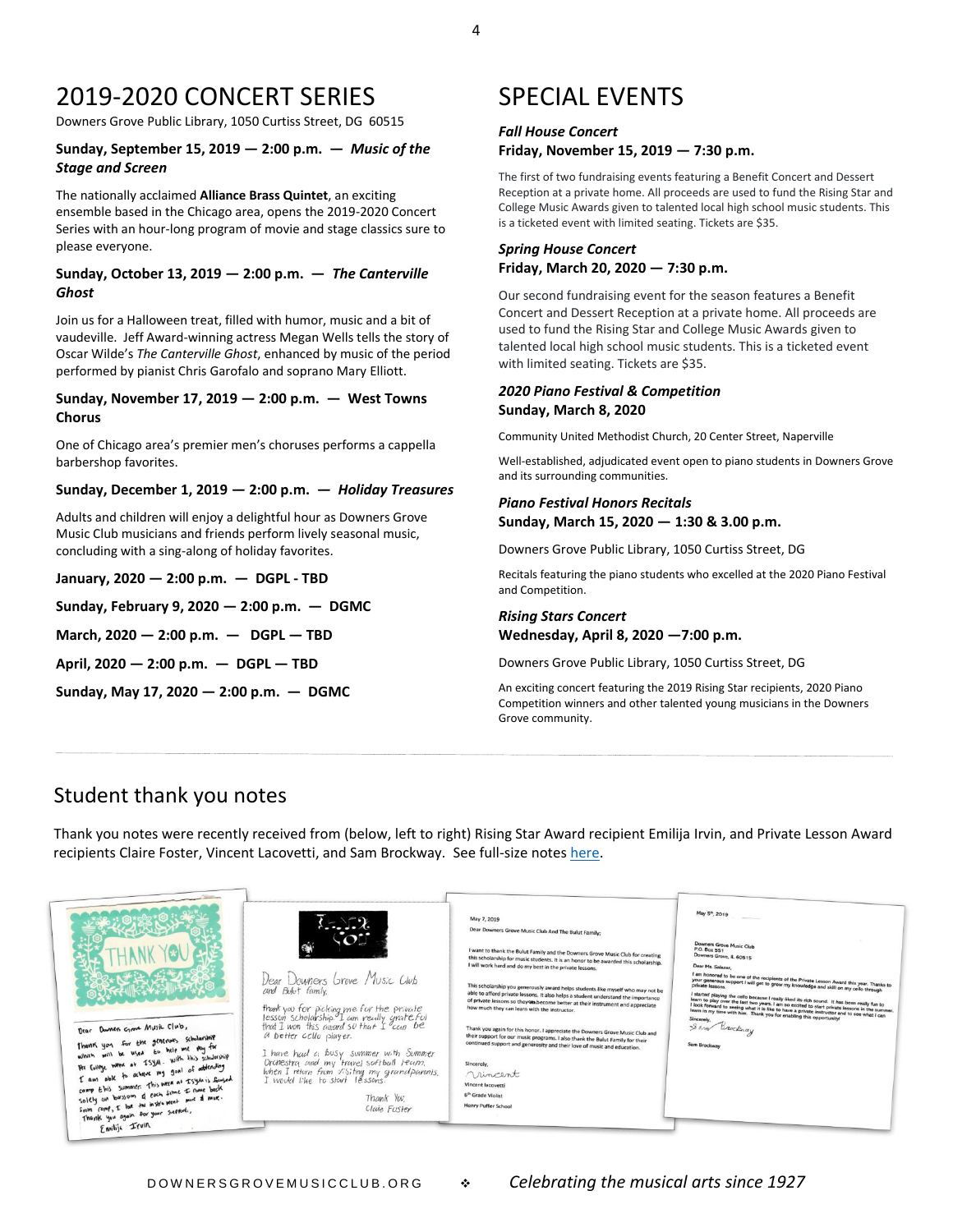Presented by the Downers Grove Public Library / Downers Grove Music Club Concert Series

### **ALLIANCE BRASS**



Amy Nelson, trumpet, Chris O'hara, trumpet, James Langenberg, tuba, Steven Duncan, trombone and Kelly Langenberg, horn

# Music of the Stage and Screen

# Sunday, September 15, 2019 at 2:00 p.m. Downers Grove Public Library

1050 Curtiss Street, Downers Grove

The nationally acclaimed Alliance Brass, an exciting ensemble based in the Chicago area, opens the 2019 – 2020 Concert Series with selections from

- *West Side Story* … Leonard Bernstein
- *Star Wars* … John Williams
- *Russian Sailor's Dance …* Rheinhold Gliere
- *Simple Gifts* … Aaron Copland
- *Bohemian Rhapsody* … Freddie Mercury
- *76 Trombones* … Meredith Wilson
- *Bare Necessities* … Terry Gilkyson
- *20th Century Fox Fanfare* … Alfred Newman
- *Moon River* … Henry Mancini
- *Fistful of Dollars* … Ennio Morricone
- *Somewhere over the Rainbow* … Harold Arlen

The concert is free, but reservations are recommended. You may register on the Events Page of the library websit[e http://dglibrary.org/events](http://dglibrary.org/events) or by calling the library at 630-960-1200.